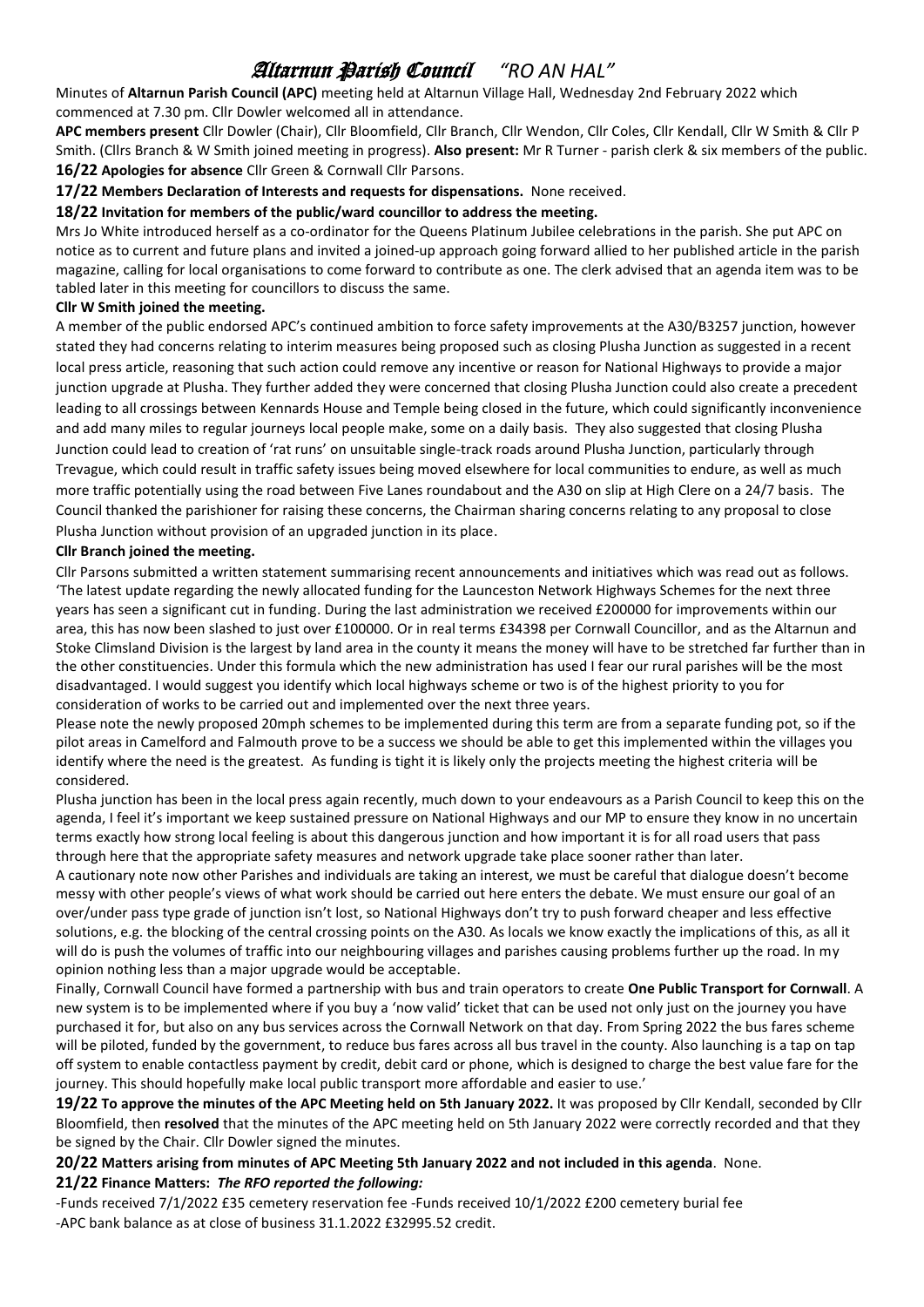## *The RFO advised the following accounts payable:*

-£255 Cornwall Council – election 2021 charges. Chq no.318

-£184 Smart Brothers – general & cemetery maintenance. Chq no. 319

Cllr Kendall proposed to raise payment for both, Cllr Wendon seconded, it was **resolved** to pay these accounts. Cllr Dowler signed the schedule of payments.

**22/22 Planning Applications:** Four applications from Cornwall Council invited comment by APC as consultee:

**-Ref** PA21/12325 **Proposal** Works to include ground floor rear extension, additional windows to rear of property; replacement of existing windows; and the repointing of the chimney. **Location** Treween, Rookes Corner Road from Junction South of Polgray to Junction Southeast of Enys An Heul Altarnun **Applicant** Mr and Mrs Applin.

After discussion involving the applicant who was in attendance, and the APC members, clarification was given to the planning documents. Cllr Dowler then proposed & Cllr Bloomfield seconded to approve the following consultee comment to Cornwall Council Planning & Sustainable Development Office, which was unanimously **resolved. 'Altarnun Parish Council supports this application'**

**-Ref** PA21/12326 **Proposal** Listed Building Consent: Works to include ground floor rear extension; additional windows to rear of property; replacement of existing windows; and the repointing of the chimney. **Location** Rookes Corner Road from Junction South of Polgray To Junction South East Of Enys An Heul Altarnun **Applicant** Mr and Mrs Applin.

After discussion involving the applicant who was in attendance, and the APC members, clarification was given to the planning documents. Cllr Dowler then proposed & Cllr Bloomfield seconded to approve the following consultee comment to Cornwall Council Planning & Sustainable Development Office, which was unanimously **resolved. 'Altarnun Parish Council supports this application'**

**-Ref** PA21/12564 **Proposal** Listed building consent to remove and replace as necessary rag slates from house due to deteriorated fixings **Location** Codda Bolventor **Applicant** Mr Peter Moir

After discussion, clarifying the planning documents and applicants intentions, Cllr Dowler proposed & Cllr Kendall seconded to approve the following consultee comment to Cornwall Council Planning & Sustainable Development Office, which was unanimously **resolved. 'Altarnun Parish Council supports this application'**

**-Ref** PA21/12353 **Proposal** Listed Building Consent for internal works to include removal and installation of various stud walls and repointing of stone floor in living room. **Location** Havenlea, Altarnun **Applicant** Mr Phillip Wood

After discussion, clarifying the planning documents and applicants intentions, Cllr Wendon proposed & Cllr Bloomfield seconded to approve the following consultee comment to Cornwall Council Planning & Sustainable Development Office, which was unanimously **resolved. 'Altarnun Parish Council supports this application'**

# **23/22 Planning Decisions:** The following application was reported as approved: PA21/10399, PA21/17604 &PA21/11215. For further details about any planning decision, note the reference number and go to the Cornwall Council webpage *<http://planning.cornwall.gov.uk/online-applications/>*

**24/22 Pre-App Planning:** It was reported, for information only, that no pre application planning engagements, relating to the parish, were advised by Cornwall Council in the past month**.**

# **25/22 Openreach Broadband – Pipers Pool project**

The clerk reported that APC have been approached by Openreach & Superfast Cornwall to support the community fibre project financially, in principle. Further detail is required and awaited, and he advised members that he would take advice from Cornwall Assn of Local Councils to see if this was permissible, in the first instance, and obtain any further information to bring back as an agenda item at the next full APC meeting for debate, consideration and any possible actions at that time.

# **26/22Queens Platinum Jubilee**

After debate, members were inclined to defer this item to the next council meeting with a view to gauging local interest in a community celebration in the interim, that could involve various parish organisations and the school.

# **27/22 Parish Bus Shelters.**

The clerk reported that Cornwall Council grant financing in the sum of £3k for a shelter at Bolventor had been agreed and that an installation would be possible by 1.4.2022. The suppliers had provided a colour palette, Cllr Dowler proposed the shelters colour finish as Moss Green, seconded Cllr Kendall and it was resolved that the clerk place an order with the supplier per minute no.12/22 in Moss Green.

#### **28/22 Highways.**

Further to minute no.13/22 it was reported that other local parish and town councils were seeking agreement to support APC's initiative in seeking major improvements to the B3257/A30 junction at the Launceston Community Network Panel meeting 17th March 2022. Cllr Dowler welcomed the support and urged as many colleagues to attend the remote meeting as possible to voice their concerns to influence change.

# **29/22 Bolventor Churchyard to include upkeep & access.**

Following ongoing critism being received of the adverse condition and access to the churchyard and burial ground, the clerk advised he had contacted the trustees of Bolventor Churchyard Trust to understand the issues that represent the cause. The trustees have suffered with lack of finance and personnel and have undertaken to attempt to bring the organisation to order and update APC in due course. The clerk undertook to maintain frequent friendly contact.